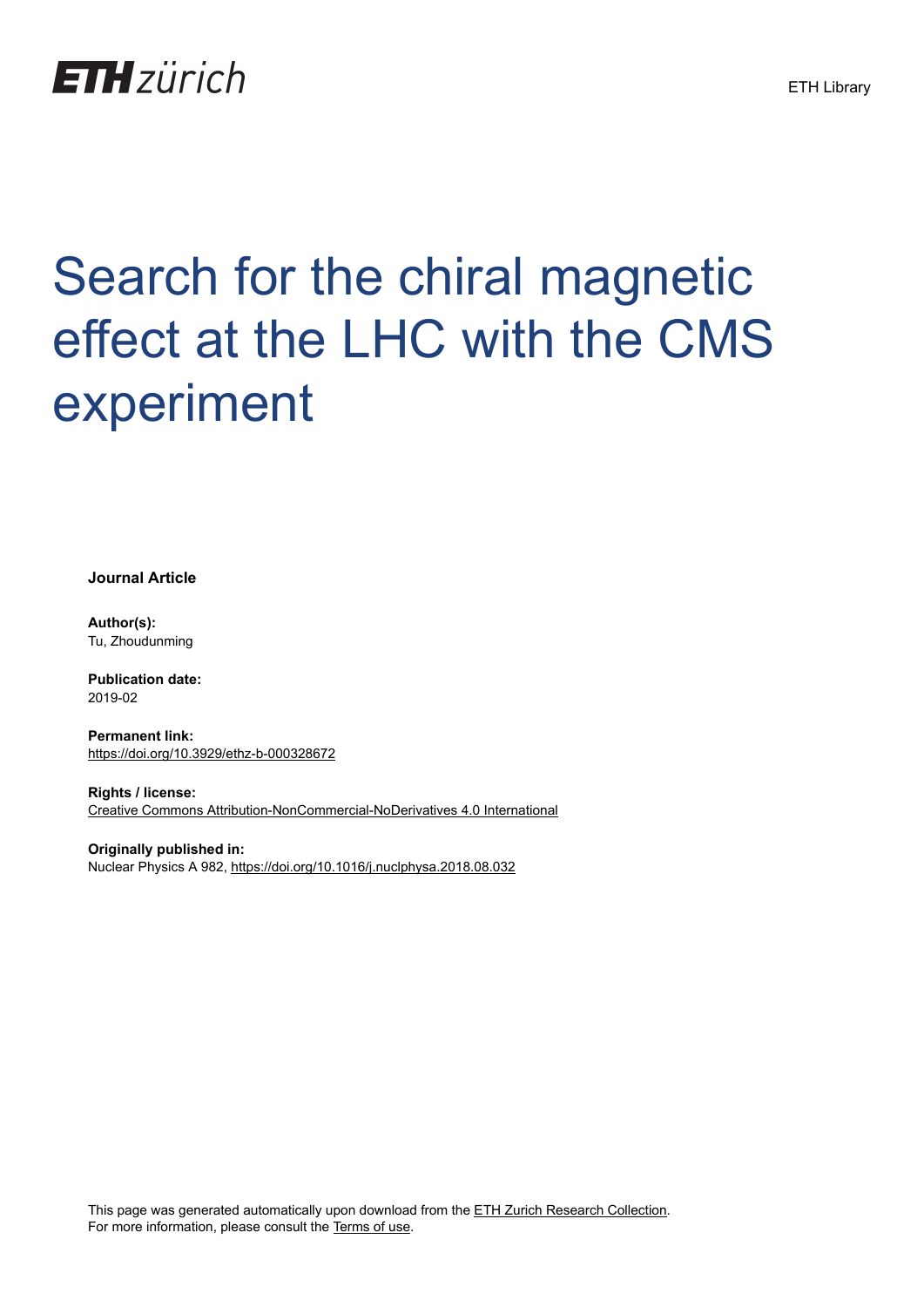



Available online at [www.sciencedirect.com](http://www.sciencedirect.com)



[Nuclear Physics A 982 \(2019\) 527–530](https://doi.org/10.1016/j.nuclphysa.2018.08.032)



[www.elsevier.com/locate/nuclphysa](http://www.elsevier.com/locate/nuclphysa)

# Search for the chiral magnetic effect at the LHC with the CMS experiment

Zhoudunming Tu, on behalf of the CMS Collaboration

*Department of Physics and Astronomy, Rice University, Houston 77002, USA*

### Abstract

Searches for the chiral magnetic effect (CME) using charge-dependent azimuthal correlations with respect to event planes are presented in PbPb collisions at 5.02 TeV and pPb collisions at 5.02 and 8.16 TeV, with the CMS experiment at the LHC. The azimuthal correlations with respect to the second- and third-order event planes are explored as a function of pseudorapidity, transverse momentum, and event multiplicity, which provides new insights into the underlying background correlations. By employing an event-shape engineering technique, a linear dependence of charge-dependent correlations on the second-order anisotropy flow  $(v_2)$  is observed, and the upper limits on the  $v_2$ -independent fraction, which is directly related to the CME signal, are obtained at 95% confidence level for both pPb and PbPb collisions. These results provide strong constraints on the search for the chiral magnetic effect at LHC energies, and establish new guidelines for searches in future experiments.

*Keywords:* CME, Small Systems, Particle Correlation, Event Shape Engineering

# 1. Introduction

Metastable gluon fields with nontrivial topological fluctuations may cause parity and charge conjugation parity violating effects in local space and time [1, 2, 3]. In relativistic heavy ion collisions, these fluctuations are dominated by the sphaleron transition in the Quantum Chromodynamics (QCD) vacuum [1, 2, 3, 4]. The interaction between the chiral quarks and these gluon fields can lead to a chirality imbalance,  $\mu_5$ , where number of left- and right-handed particles are not equal. Therefore, the extremely strong magnetic field produced at a early stage of a heavy ion collision, will induce an electric current along or opposite to the direction of the magnetic field, in which final-state charged-particles would be separated with respect to the reaction plane. This phenomenon is known as the "chiral magnetic effect" (CME).

The CME has been extensively studied both experimentally and theoretically. First results were reported by the STAR Collaboration and later by the ALICE Collaboration [5, 6, 7, 8, 9] using a charge-dependent three-particle azimuthal correlator with respect to the reaction plane. The results are found to be consistent with the CME expectations. However, non-negligible background related to elliptic flow, momentum conservation, local charge conservation, and other short-range correlations have been identified and have been found to be qualitatively consistent with the experimental data [10, 11, 12, 13, 14, 15]. One of the proposed background mechanisms is related to local charge conservation coupled with anisotropic flow at the freezeout surface [11, 14, 15]. For example, short-range correlation caused by jets or resonance decays

<https://doi.org/10.1016/j.nuclphysa.2018.08.032>

0375-9474/© 2018 Published by Elsevier B.V.

This is an open access article under the CC BY-NC-ND license [\(http://creativecommons.org/licenses/by-nc-nd/4.0/](http://creativecommons.org/licenses/by-nc-nd/4.0/)).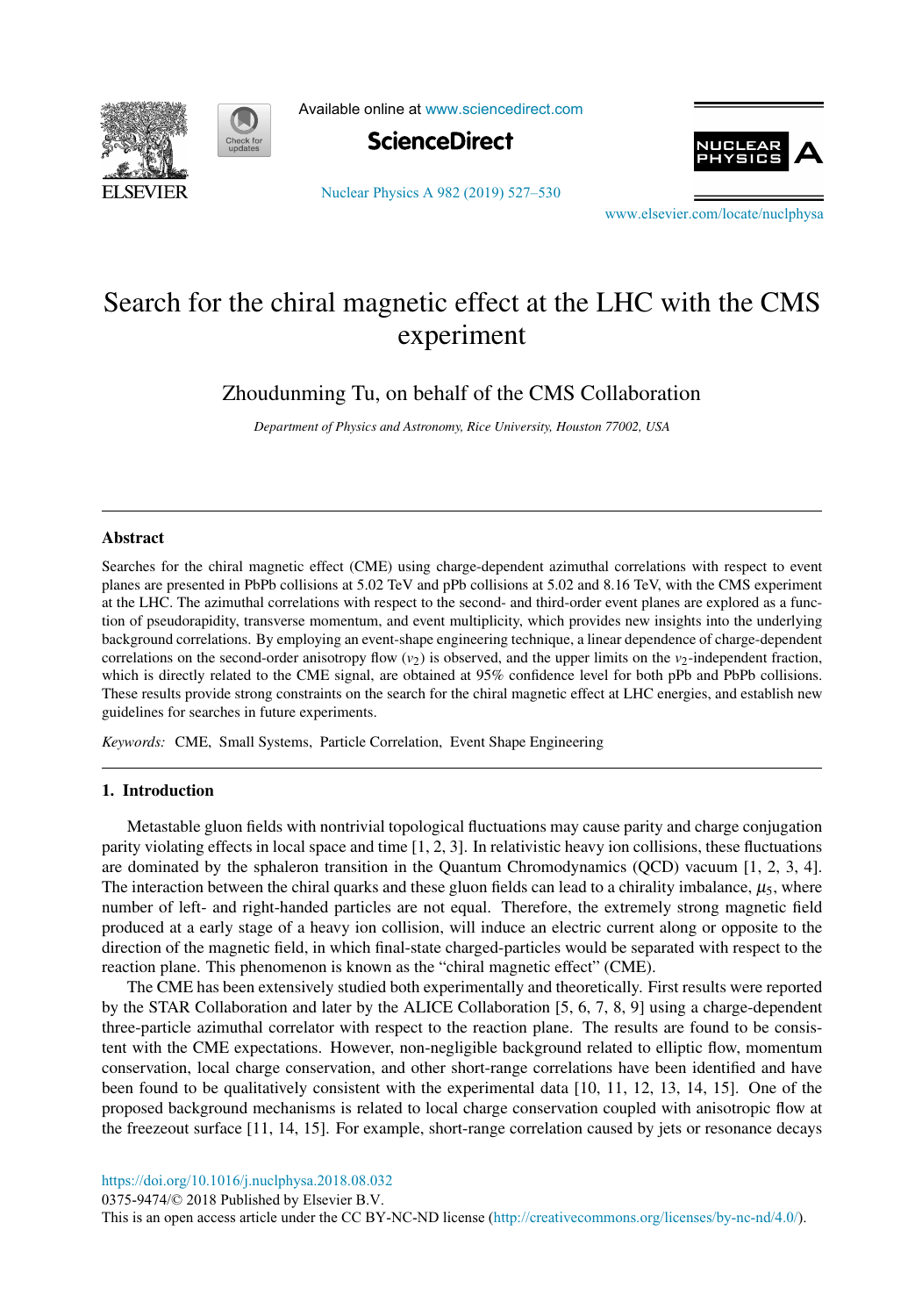that coupled with a strong elliptic flow can play an important role in the charge-dependent three-particle correlator, γ. However, this interpretation has never been directly confirmed using the experimental data.



Fig. 1. The ratio of  $\Delta \gamma_{12}$  and  $\Delta \gamma_{12}$  to the product of *v<sub>n</sub>* and δ, as functions of  $|\Delta \eta|$  (left),  $|\Delta p_T|$  (middle), and  $p_T$  (right) for  $185 \le N_{\text{trk}}^{\text{offline}} < 250$  in pPb collisions at  $\sqrt{s_{\text{NN}}} = 8.16$  TeV (upper) and PbPb collisions at 5.02 TeV (lower) [16]. Statistical and systematic uncertainties are indicated by the error bars and shaded regions, respectively.

Recently, the CMS experiment has published a new measurement of studying the γ-correlator in highmultiplicity pPb and peripheral PbPb collisions, where similar signal has been observed between pPb and PbPb systems [17, 16]. Because of the small magnetic field and its decorrelation to the second-order event plane in pA collisions [17], the CME is not expected to contribute in such small systems. This result has unambiguously shown the presence of large background in the experimental data. In order to quantitatively understand the background mechanism, a follow-up analysis of constraining the CME background has been carried out by the CMS Collaboration [16]. In this new analysis, CMS experiment has proposed to measure a new correlator,  $\gamma_{123} \equiv \langle \cos(\phi_\alpha + 2\phi_\beta - 3\Psi_3) \rangle$ , where the  $\phi_\alpha$ ,  $\phi_\beta$  are the azimuthal angles of the particle of interest with different charge sign and  $\Psi_3$  is the third-order event plane. This correlator is expected to be a CME free correlator because of the decorrelation between the event planes  $\Psi_2$  and  $\Psi_3$  [18]. However, this can be extremely useful for testing whether the dominated source of background is related to local charge conservation and anisotropic flow, because one would expect,  $\Delta \gamma_{12}/v_2 \Delta \delta \approx \Delta \gamma_{123}/v_3 \Delta \delta$ , where  $\Delta$  denotes the difference in the results between opposite- and same-sign pairs. The  $\delta$  correlator,  $\delta \equiv \langle \cos(\phi_\alpha - \phi_\beta) \rangle$ , is a two-particle correlation between the  $\alpha$  and  $\beta$  particles. The advantage of using the  $\gamma_{123}$  correlator, together with  $\gamma_{112}$  and  $\delta$  correlators, is that they will provide an independent constrain on the background mechanism without involving any theoretical models.

Furthermore, using an event shape engineering (ESE) method (similar to Ref. [9]), upper limits on the *v*<sub>2</sub>independent component with respect to the  $\gamma_{112}$  correlator has been derived for both pPb and PbPb collisions, which is believed to be directly related to the CME signal. Instead of changing the centrality or multiplicity, the ESE method provides an independent handle on selecting events with very different  $v_2$  values, so that the  $\gamma_{112}$  correlator can be explicitly studied as a function of  $v_2$  without significantly changing the magnetic field [19, 16, 9]. This talk focused mainly on the new results that published from CMS Collaboration in Ref. [16], while details of the CMS detector can be found in Ref. [20].

# 2. Results

# *2.1. Higher-harmonic correlator*

To test the hypothesis that the contributions from background effects to  $\gamma_{12}$  are dominant, the ratios of  $\Delta \gamma_{112}/\nu_2 \Delta \delta$  and  $\Delta \gamma_{123}/\nu_3 \Delta \delta$  are compared in Fig. 1 as a function of  $|\Delta \eta|$  (left),  $|\Delta p_T|$  (middle), and the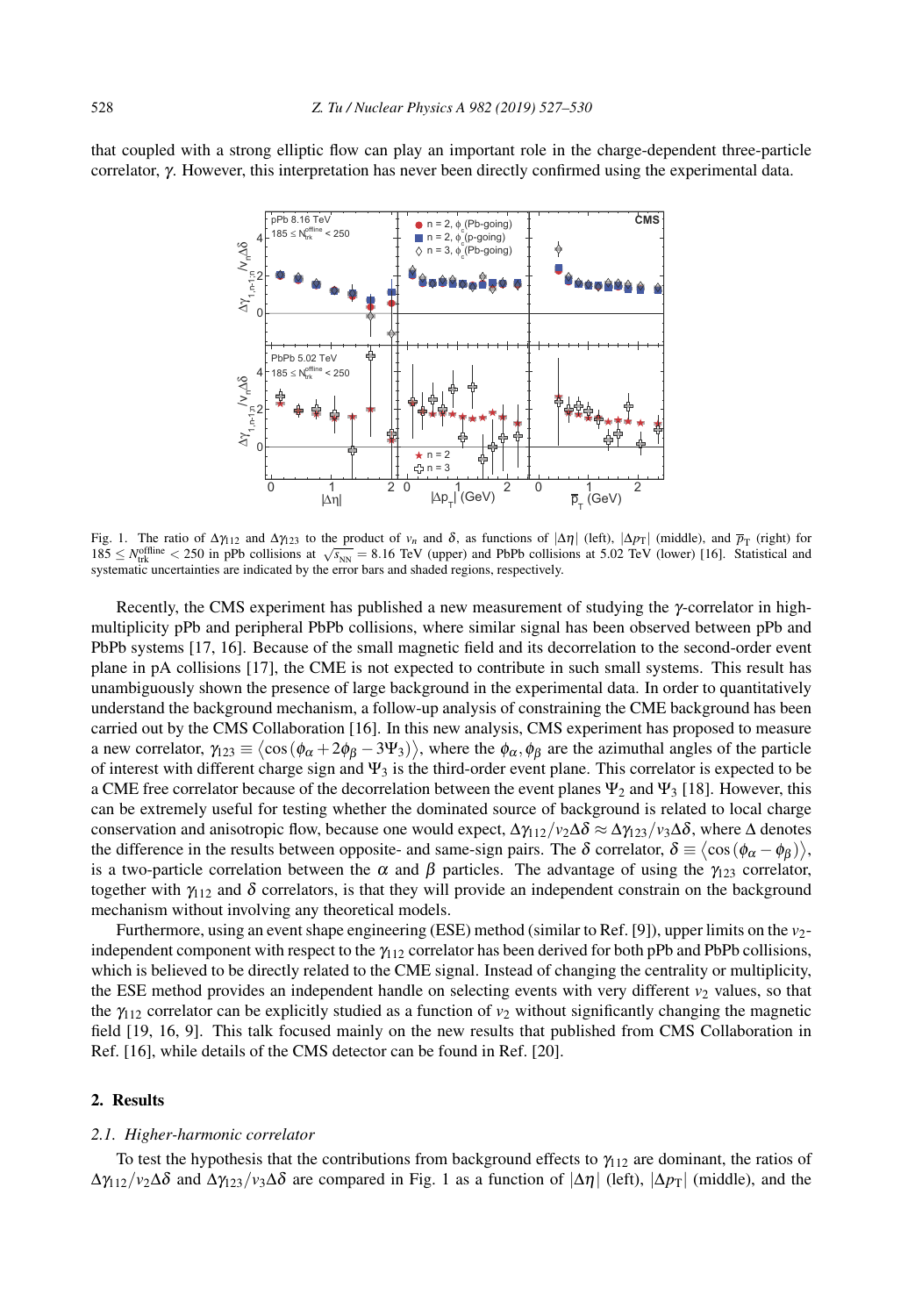average  $p_{\text{T}}$ ,  $\overline{p}_{\text{T}}$  (right), for  $185 \leq N_{\text{trk}}^{\text{offline}} < 250$  in pPb collisions at  $\sqrt{s_{\text{NN}}} = 8.16$  TeV (upper) and PbPb collisions at 5.02 TeV (lower). These ratios are expected to be harmonic independent to first order as they are related to the particle productions and detector acceptance [16, 14]. In Fig. 1, these ratios are found to be the same within uncertainty for both harmonic order *n*=2 and 3, for both collision systems, and for all the measured differential observables. This indicates again a pure background scenario for the  $\gamma_{112}$  correlator. In addition, these ratios are almost invariant for different multiplicity ranges [16], which would have been different if the correlation is dominated by the event plane correlation between the second- and the thirdorder [18]. The measurement of this ratio, usually regarded as κ, has been constrained for the background only scenario in a data-driven way. For future CME searches, this provides a new experimental approach to constrain the  $\kappa$  parameter, which can be used to estimate the background contribution together with a measurement of  $v_2$  and  $\delta$  correlator.

#### *2.2. Event shape engineering (ESE)*

It has been shown in the previous section that the  $\gamma_{112}$  is consistent with a pure background scenario, where the background has been found to be an interplay between local charge conservation and anisotropy flow. However, the *v*<sub>2</sub>-independent component, which is believed to be related to the CME, still remains unknown. Using an ESE technique, events in the same multiplicity or centrality range with different average *v*<sup>2</sup> values can be selected without changing the magnetic field. As a result, the charge-dependent correlator  $\Delta \gamma_{112}$  can be studied explicitly as a function of  $v_2$ , and its intercept can be extracted when  $v_2 = 0$ .



Fig. 2. Extracted intercept parameter *b*<sub>norm</sub> (left) and corresponding upper limit of the fraction of *v*<sub>2</sub>-independent γ<sub>112</sub> correlator component (right), averaged over  $|\Delta \eta| < 1.6$ , as a function of *N*<sub>trk</sub> in pPb collisions at  $\sqrt{s_{NN}} = 8.16$  TeV and PbPb collisions at 5.02 TeV [16]. Statistical and systematic uncertainties are indicated by the error bars and shaded regions in the top panel, respectively.

The ratios between  $\Delta \gamma_{112}$  and  $\Delta \delta$  correlators, averaged over  $|\Delta \eta| < 1.6$  as a function of  $v_2$  (evaluated as the average *v*<sub>2</sub> in each  $q_2$  event class), for different centrality classes in PbPb collisions at  $\sqrt{s_{\text{NN}}}$  = 5.02 TeV, are investigated [16]. After taking the ratio, the  $v_2$  dependence of the  $\Delta\delta$  correlator is expected to be removed, and the intercepts can be interpreted as the  $v_2$ -independent component that is related to the CME (scaled by  $1/\Delta\delta$ ). This ratio is found to be linear as a function of  $v_2$  and the intercepts are found to be consistent with zero, which is expected from a pure background scenario without any CME signal. Similar results have been found in pPb collisions [16].

In order to quantify the intercepts and the possible remaining CME fraction in terms of the  $\Delta\gamma_{112}$  correlator, the intercepts,  $b_{\text{norm}}$  in Fig. 2 (left), and the upper limits at 95% confidence level (CL) on the *v*2-independent fraction, *f*norm in Fig. 2 (right), are shown as a function of multiplicity in pPb and PbPb collisions. After combining all the measured multiplicities and centralities, the upper limit at 95% CL is found to be 13% and 7% for pPb and PbPb collisions, respectively. Note that the systematic uncertainty dominates over the statistical uncertainty, so more data is not going to improve the precision of this measurement.